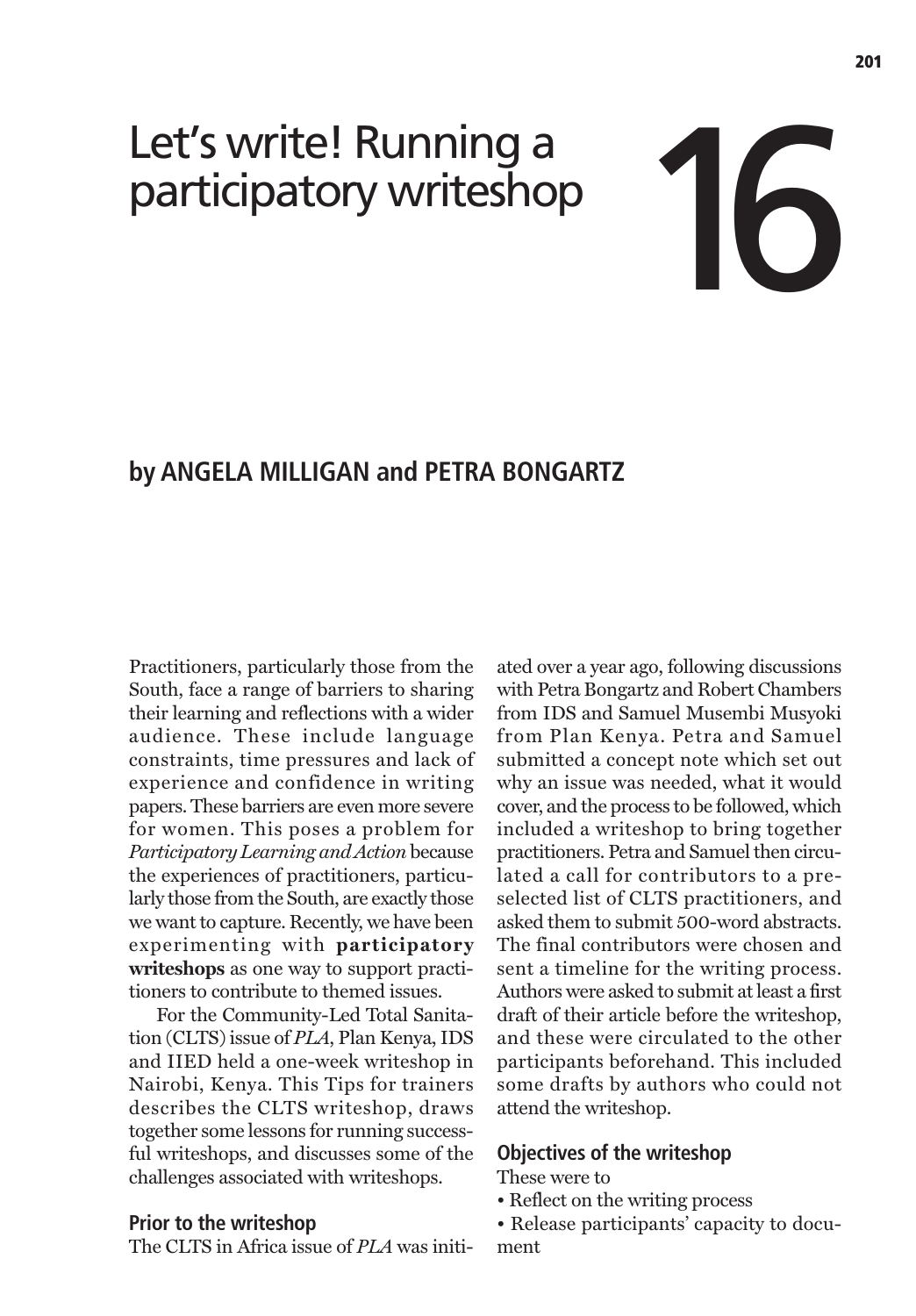- Provide mutual support and peer review
- Improve and work further on articles

• Draw out common threads to feed into the overview for the themed issue

• Identify gaps in the content and consider how to fill them.

# **The writeshop participants**

There were 11 participants at the writeshop, including three facilitators (Samuel Musembi Musyoki, Petra Bongartz and Angela Milligan). Grace Ogolla from Plan Kenya provided excellent logistical support, and David Ngige documented the writeshop on video and in photographs. Robert Chambers also attended the first day of the writeshop, and shared his experience and tips on writing. The participants came from Zimbabwe, Zambia, Sierra Leone, Malawi, Kenya and the UK. There were five women (one from the South) and seven men (five from the South), with varying experience of writing. Most authors had hands-on experience in CLTS and were involved in managing or supporting sanitation programmes.

# **Location**

Choosing the right location for a writeshop is important. We held ours at a quiet location, not far from Nairobi but away from any distractions. Being surrounded by nature, having quiet spaces away from the group, the option of working in one's room and flexibility with meal times were all helpful to the writing process.

# **Facilitators/resource persons**

We had three resource persons to share the facilitation and support authors in one-onone sessions. We found that it was really helpful to have a non-CLTS specialist editor (Angela) at the writeshop, as well as the guest editors (Petra and Sammy) with expert knowledge on the theme of the issue. A non-specialist editor can spot where assumptions are being made about what readers will understand, and identify language and terms that need to be



**Participants take part in an icebreaker on the first day (left to right: Giveson, Buluma, Mariama, Robert, Angela, Herbert).**



**Cathy pulls together participants' hopes and fears.**



**Angela writing up guidelines for peer review.**

defined. It's also important to emphasise to participants that the role of the editor is to help authors get their message across in the best possible way to the reader.

# **Duration and agenda**

The CLTS writeshop was a week long. This initially seemed excessive to many participants, but at the end they all agreed that it really helped to have this amount of time to focus on their writing. It also allowed us to have a very light agenda with lots of open space, allowing people to have a whole morning or afternoon for writing where and how they wanted. We found that some people like to write early in the morning,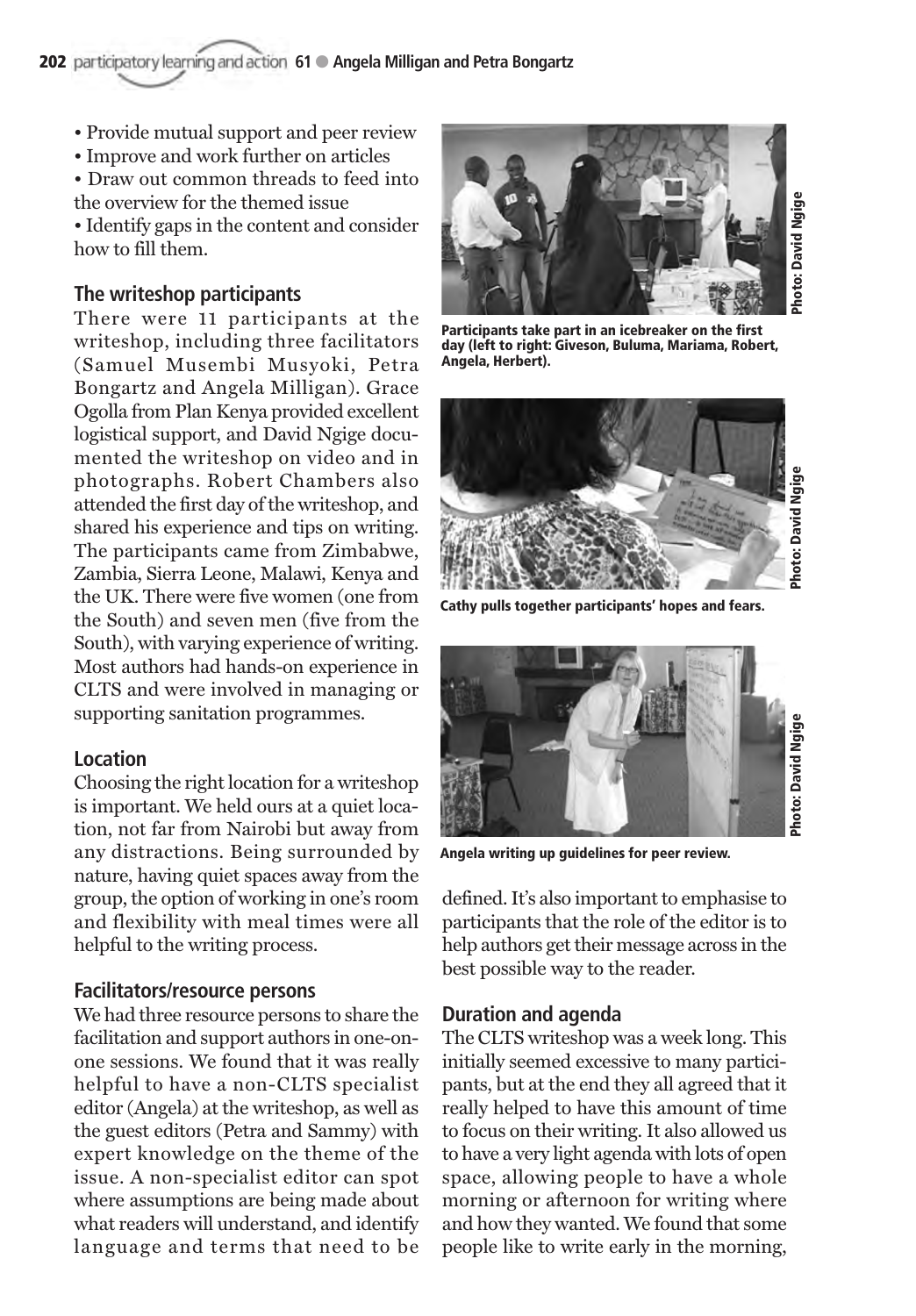# **Table 1: Writeshop schedule**

#### **Day 1**

Introductions Expectations (hopes and fears) 'Shit matters' Background, objectives and timeline Sharing experiences of writing PLA issue on CLTS in Africa

• Objectives

• Messages • Audience Reading and writing time

#### **Day 2**

Reading and writing time Presenting our articles

# **Day 3**

Writing process (tips) Checklist/guidelines for review Constructive feedback (do's and don'ts, how) Writing time Pairing up Printing and exchange of drafts Peer review (in pairs)

# **Day 4** Day off

## **Day 5**

**Writing** Consultation with guest editors based on feedback (optional) Incorporating changes Taking stock (where are we now?) Sharing lessons: process and content Emerging themes Writing time and consultation with editors

# **Day 6**

Consultation and writing Review of articles of authors who are not at the writeshop Taking stock and plans for day 7 Closing dinner

# **Day 7**

Writing Brainstorm on titles Request for resources and possible dissemination routes What have we learnt (evaluation)? Any final matters

others prefer to work late into the night; some people work for hours on end, others find it easier to write in small chunks and have breaks. Some need snacks at regular intervals! Giving people the option of writing in the workshop room, or somewhere else, where they feel comfortable and have what they need, is also a good idea.

The facilitators developed a rough agenda for the week, which they presented on the first day (Table 1), but this changed as we went along, allowing for emerging issues, questions and requests for assistance to be addressed. At regular intervals, we brought everyone back together to see how their writing was progressing and whether they needed support.

# **Writing**

We spent quite a bit of time on the first and second days discussing writing. In one session, we all sat in a circle and shared our writing experiences, hopes and fears. This



**Samuel presenting the agenda for Day 1 of the writeshop.**

was a great way of getting to know each other better. We thought about:

- Our experiences with writing
- The challenges we face
- Our beliefs about ourselves as writers
- What helps us to write
- What we do when we're blocked
- Our good and bad habits.
	- Most people found writing hard and felt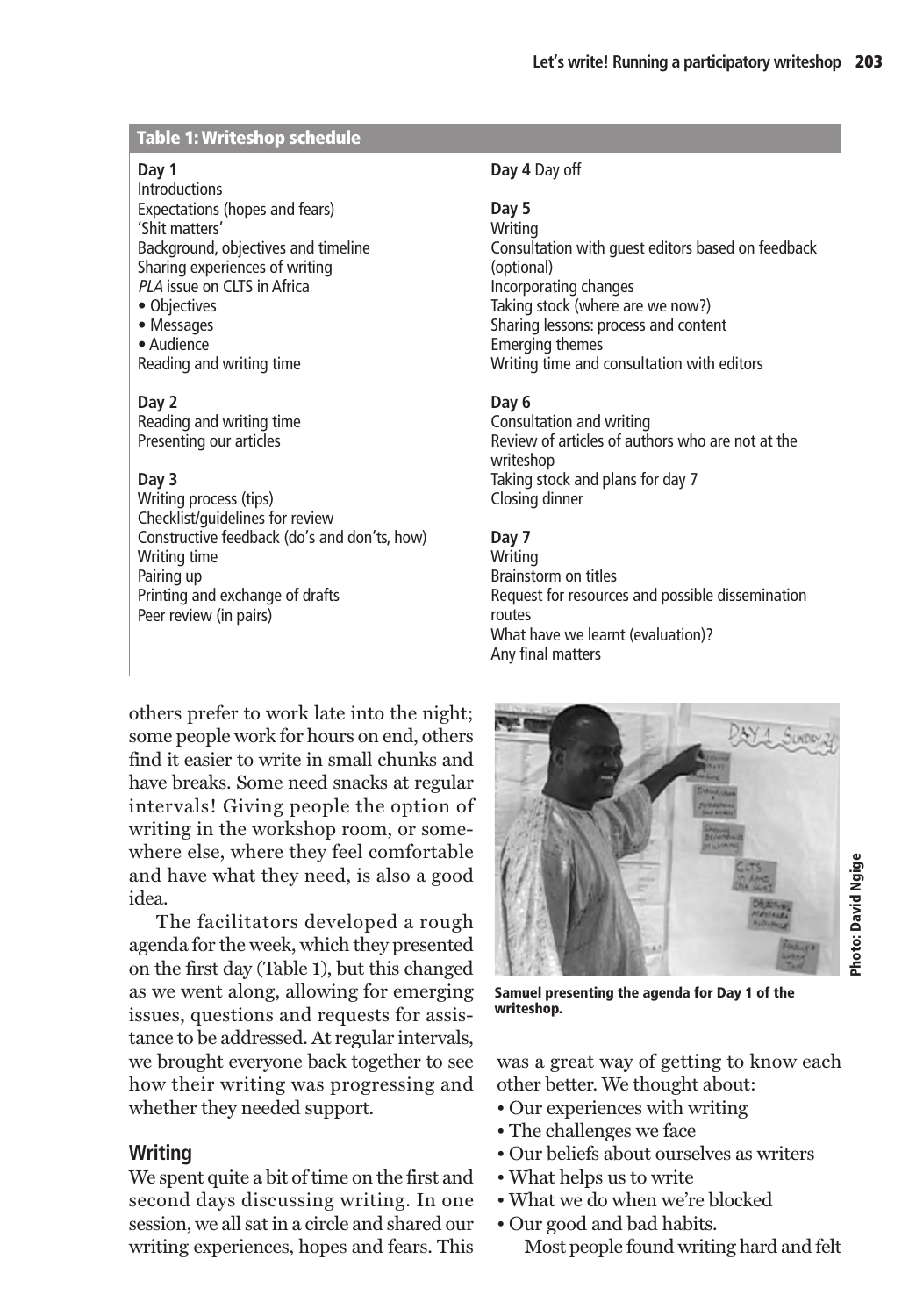| Table 2: What helps and what hinders writing?                                                                                                                                                                                                                                                                                                                                                                                                                                                                                                                                                                                                                                                                                                                                                                                                                                                                                                                                                                                                                                                                                                                                                                                                                                                                                                                                                                                                                             |                                                                                                                                                                                                                                                                                                                                                                                                                                                                  |
|---------------------------------------------------------------------------------------------------------------------------------------------------------------------------------------------------------------------------------------------------------------------------------------------------------------------------------------------------------------------------------------------------------------------------------------------------------------------------------------------------------------------------------------------------------------------------------------------------------------------------------------------------------------------------------------------------------------------------------------------------------------------------------------------------------------------------------------------------------------------------------------------------------------------------------------------------------------------------------------------------------------------------------------------------------------------------------------------------------------------------------------------------------------------------------------------------------------------------------------------------------------------------------------------------------------------------------------------------------------------------------------------------------------------------------------------------------------------------|------------------------------------------------------------------------------------------------------------------------------------------------------------------------------------------------------------------------------------------------------------------------------------------------------------------------------------------------------------------------------------------------------------------------------------------------------------------|
| <b>What helps?</b>                                                                                                                                                                                                                                                                                                                                                                                                                                                                                                                                                                                                                                                                                                                                                                                                                                                                                                                                                                                                                                                                                                                                                                                                                                                                                                                                                                                                                                                        | <b>Challenges/inhibitors</b>                                                                                                                                                                                                                                                                                                                                                                                                                                     |
| • Write regularly<br>• Find the right time for you - could be morning, middle of the night!<br>• Carry a notebook to note down thoughts/ideas<br>• Prioritise writing: remember how important it is to communicate<br>your work to the wider world<br>. Write from personal experience (much easier - you are the<br>authority) - self in text, storytelling<br>• Think about who you're writing for: a colleague, policymaker, or a<br>sympathetic friend (removes inhibitions)<br>• Supportive boss who encourages staff and gives time<br>• Write out what's in your head (anything!) – helps clear your mind<br>. Write after giving a talk: you already have a structure and talking<br>fixes it in your head<br>• Talk it over with a friend<br>• Glass of red wine!<br>• Share your work with others (but can be difficult if critical)<br>. Write an abstract (c 150 words) and use sentences from the<br>abstract as headings. Final result likely to be different from the<br>abstract as ideas develop in the process of writing, but gives a<br>starting point when facing a blank page.<br>. Wanting to change things through writing - MOTIVATION<br>• Keep at it - gets easier<br>• A good title is important - let your imagination fly!<br>• Give yourself a deadline (going out, a favourite TV programme)<br>• Think about your body/alertness<br>. If you get stuck, take a break, or a sleep! Your mind carries on<br>working even during the break. | • Trying to write and edit at the<br>same time<br>. Not knowing what to share<br>• Assuming what you know is<br>common knowledge<br>• Self-doubt: is this<br>worthwhile?<br>. Waiting for an idea to be<br>perfectly formed<br>• Feeling not a good (enough)<br>writer<br>• Comparing self with others<br>• Feeling write too<br>slowly/chaotically<br>• Perfectionist<br>• Scared of finding out not a<br>good writer<br>• Not fun $-$ boring report<br>writing |



**Workshop participants (right to left): Buluma, Mariama, Herbert, Ashley and Jean-François writing at their laptops.**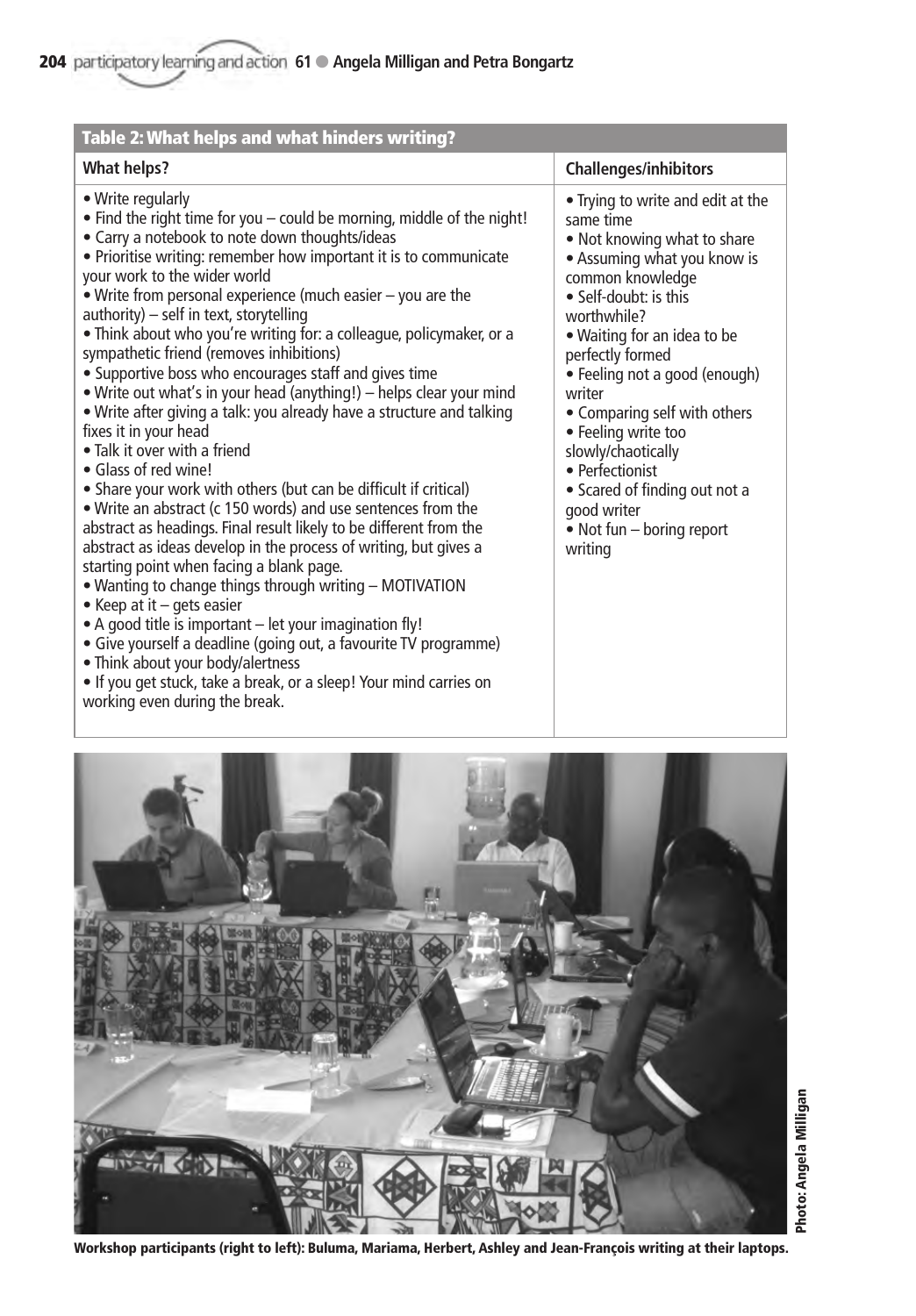# **Table 3: Writing tips**

No one is obliged to read your work – make them **want** to!

Write for your reader, not for yourself.

Be clear **who** you are writing for and what your **key messages** are.

Grab your reader's attention by having a great title and a strong introduction.

# **What should I include?**

Have an introduction: say briefly what your article is about but don't summarise all your arguments. Whet your readers' appetite and keep them wanting to read on.

**What** is important about this experience? **What** are the wider lessons? **What** were the challenges and how did you overcome them? **Be honest!**

Tell enough of the story to make sense and draw out the main lessons, but don't include every detail and activity.

Make it personal: if you have really learnt from the experience you're describing, put yourself in the article. You should always say what your role was in the process so that people know whose perspective this is (called 'positioning').

Make use of stories – they lodge in the consciousness.

## **How can I make it flow well?**

Having trouble with the structure? Write post-it notes of main points and move around until you have a logical flow from point to point.

Use headings and sub-headings to provide structure and signposts for the reader.

Make your paragraphs flow by linking them, e.g. repeating words from the previous paragraph in the first sentence of the next paragraph.

**How can I make it interesting?** Break up the text! Use boxes (for

examples, short case studies, quotes, descriptions of methods) and use visuals (tables, figures, photos).

Make it come alive – include quotes from participants.

Vary the length of your sentences, avoid very long sentences, and use questions.

Give examples.

Write as you talk and be enthusiastic – let your own voice come through.

Use straightforward, clear, simple language (little jargon, few acronyms).

# **And finally …**

**Very important:** acknowledge all those who contributed their experience, e.g. field workers. Even better, co-author with them.

**Keep going**: writing is hard, but it gets easier with practise.

self-doubt at times. They had devised a wide range of strategies to encourage themselves to write, or to make writing easier (see Table 2).

We also read an article on CLTS by Rose George (a journalist) and asked ourselves what made it so engaging and good to read, and what lessons we could draw for our own work. We then developed some tips on good writing, drawing on our analysis and the experience of the editors (Table 3).

# **Presenting the articles**

Even though people had read each other's articles prior to the writeshop, it was really useful to get people to present their article in an informal setting (we just sat in a circle). No one used PowerPoint or notes; they just spoke about their work, and then other participants asked questions or made comments. In some cases this really brought the articles to life and made it much clearer to us and to the authors what



**Photo: Angela Milligan** Photo: Angela Milligan

**Ashley presents her paper, with (left to right) Herbert, Jean-François, Buluma and Samuel Rukuni looking on.**



**Buluma talks about his paper with Jean-François (left) and Ashley (right) listening closely.**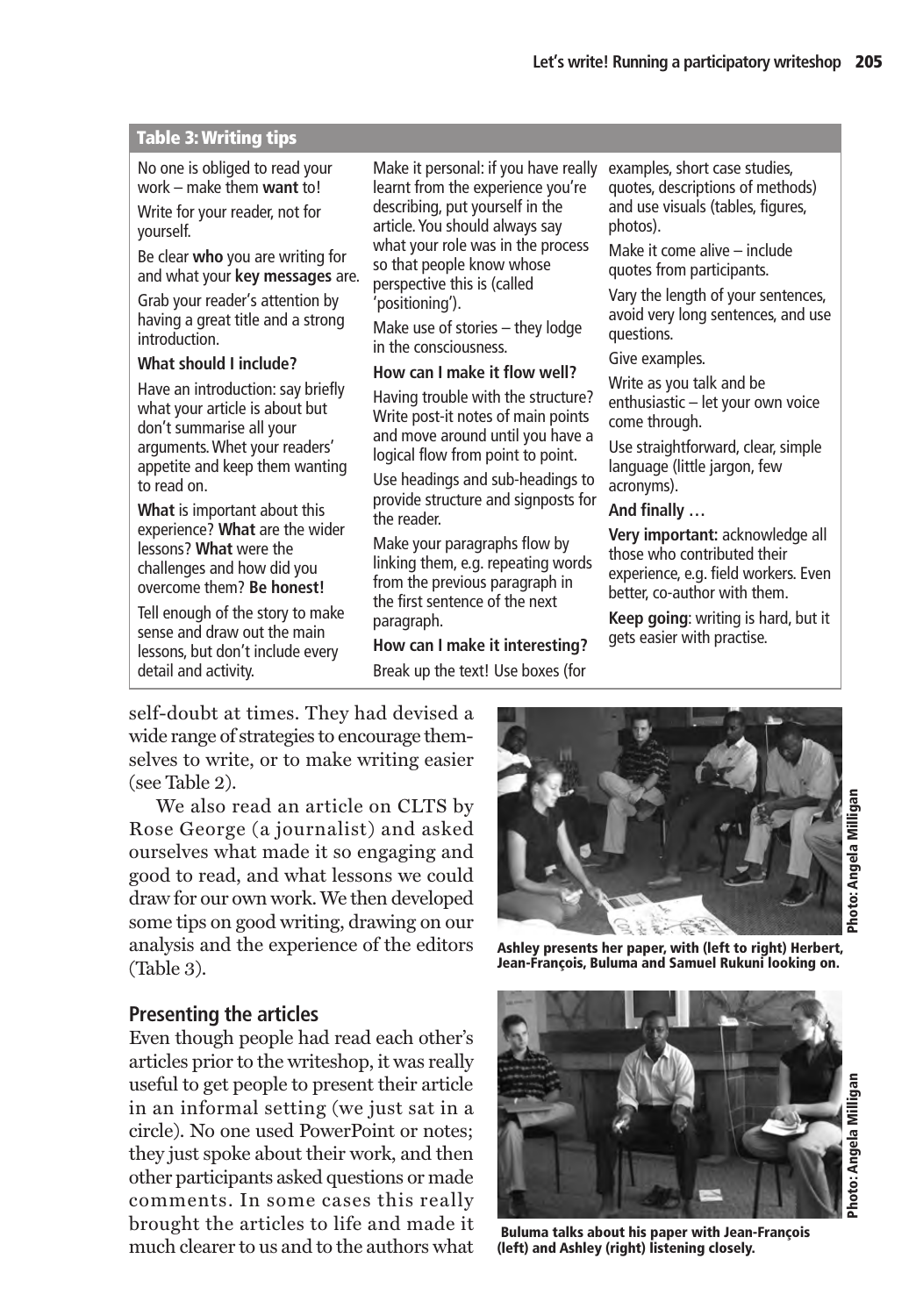#### **Table 4: Objectives, key messages and key audiences**

#### **Objectives**

• To share and document our experiences, lessons and innovations emerging from implementation of CLTS in Africa.

• To show how CLTS has been adapted for the African context and to contribute to the existing body of literature on participatory development.

• To challenge conventional mindsets and behaviour in sanitation practice, and to inspire others to try CLTS in their work.

- To encourage debate about different ideas and practices amongst CLTS actors.
- To reflect on the opportunities and challenges of scaling up CLTS in Africa.
- To contribute to the development and practice of CLTS in Africa and other regions of the world.
- To demonstrate how CLTS can catalyse further collective action for social change.

#### **Key messages**

- CLTS is a low cost, high impact, sustainable approach to sanitation.
- CLTS works! Communities are taking joint action to stop open defecation.
- CLTS is making an impact on the health and socio-economic development of communities.
- Key principles of CLTS:
	- Don't build latrines; catalyse behaviour change so that communities take action themselves!
	- Don't give subsidies to communities to build toilets
	- Use 'raw' language to shock
- Challenge unhelpful cultural norms; harness those which support CLTS
- For CLTS to work, high quality facilitation is essential.
- CLTS facilitators must have hands-on training in communities.
- Good facilitators challenge cultural norms where needed, but also take advantage of them too.

• CLTS requires changes in mindsets and behaviours at all levels: in communities, and amongst practitioners, professionals and institutions.

- Good CLTS requires flexibility in timing and funding, and is context-specific.
- There are both opportunities and challenges in scaling up CLTS through governments.
- CLTS is a new approach in Africa and there is still a need for further critical research and evidence, as well as challenges to address.
- CLTS can be an entry point for work on livelihoods and changing power relations.

#### **Audiences**

- Primary audience
- 1. Practitioners:
- those already using CLTS
- those starting out
- of other participatory approaches
- 2. Managers, e.g. programme managers at all levels
- 3. Policymakers:
- government
- NGOs
- donors
- 4. Media
- 5. Researchers

Secondary audience Ordinary community members:

- natural leaders
- village leaders
- teachers

were the key messages of their articles – which then helped the re-writing and restructuring process. In one case, one article became two as there were so many different topics covered; in another, the way the person explained her personal background and how it linked to her work added a really interesting perspective that wasn't in her original draft.

Participants were videoed as they spoke about their articles and for some participants this was a useful way of accessing their thoughts again.

**Objectives, key messages and audiences**  On the first day, we each thought individually about the objectives we thought the *PLA* issue should achieve, the key messages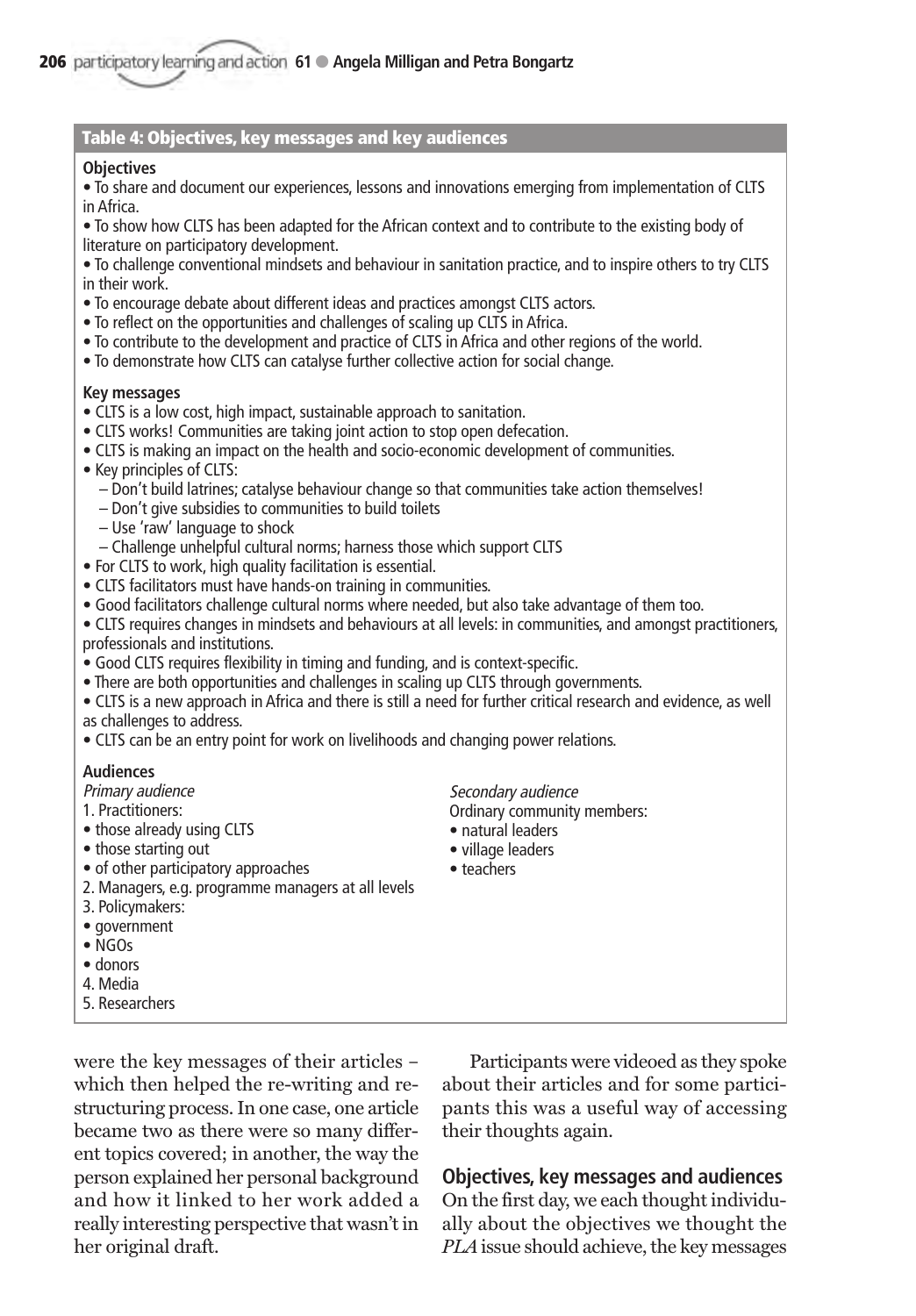about CLTS that we wanted to get over, and the key audiences for the issue. What did we want readers to think/feel/do as a result of reading the articles? We then discussed these in small groups. Finally, each group presented their work and looked for common threads, using coloured highlighters to show similar objectives and key messages across the groups, as well as identifying objectives we could not meet. This allowed us to develop a shared understanding of the objectives of the issue (see Table 4). We also used this exercise to think through what we **would do** in our articles (e.g. record innovations, be honest about challenges) and what we **wouldn't do** (e.g. include step-by-step details of CLTS triggering, or not be honest about problems encountered).

# **Peer reviewing**

At the end of Day 3, we paired up authors to peer review each other's work and developed some pointers for what to look for in each other's articles (Table 5). By this stage, **Mariama and Giveson discuss Giveson's article.**



Photo: Angela Milligan **Photo: Angela Milligan**

# **Table 5: Guidelines for peer review of articles**

- Does the article fit with the objectives of the issue?
- Are the key messages of the article coming over strongly, or are you not clear what they are?
- Does the article have a good title:
	- grabs the readers' attention?
	- reflects the content?
- Does the article have a critical lens or does it just describe what happened?
- Does the article describe the process of reaching the outcomes what was learnt along the way? What challenges were faced and overcome?
- Does the article draw out wider lessons from the work?
- Does the article raise questions/issues still to be resolved?
- If the article discusses research, was the research participatory? Were communities involved in framing research questions, generating information, and analysing the data? Was the research ethical, i.e. not just carried out in isolation, with no follow up or benefit for communities?
- Does the article flow well? Is it easy to follow?
- Is it written in an interesting and engaging way?
- Is it rounded off well, rather than ending abruptly?
- Are boxes, figures, tables, headings, photos etc. used to break up the text?

# **Giving feedback**

- BE HONEST!
- Tell your peer review partner what you liked and what the article does well.
- But also tell them what could be improved, in your view.
- Put your most important feedback points in a Word file to give to your peer review partner. You might like to use the comments function in Word to make more detailed comments on the electronic copy of the article, which you can then send to your partner.
- Discuss the feedback with your peer review partner.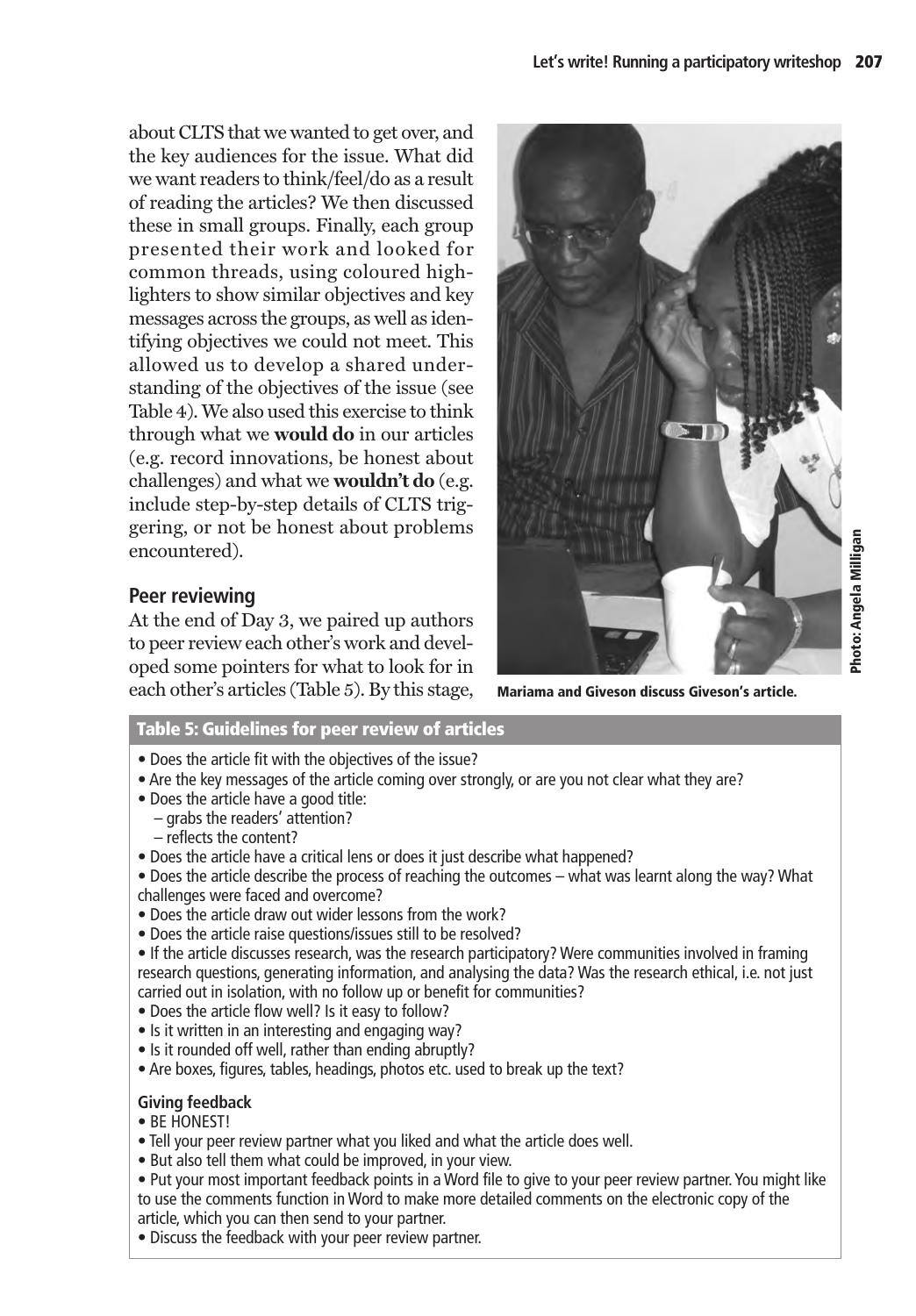## **Table 6: Evaluation**

On the final day of the writeshop we all sat down in a circle, with a pen in the middle, and thought about the following questions:

• What was useful about the writeshop?

- To what extent has it impacted on the quality of your writing?
- How will you use the experience you have gained as a practitioner/to help others?
- Something memorable you are taking away?
- Have your feelings about writing changed?

These are some of the participants' responses:

BULUMA: good way of sharing experience

SAM: will write more articles in the future

JEAN-FRANÇOIS: sharing writing experience valuable – and emotional

GIVESON: importance of reflecting on what doing: what learnt and what lies behind this

HERBERT: couldn't believe would need a week for a short article but now realises it's more difficult than it looks, and now thinks not quite enough time

ASHLEY: if hadn't spent time revising, article would be less interesting and have less impact

MARIAMA: will have session with colleagues to share and support them in documentation

CATHY: workshop worked very well, despite different body clocks

ANGELA: reinforced for me how important good writing is if want to get over your message

PETRA: pleased to have produced article in two days – not usually time to focus

SAMMY: must give field staff time to reflect and document as well

DAVID: the silence – just keyboards clicking

the papers were quite well developed and most (though not all) authors were ready to share them.

Pairing of authors needs careful consideration, taking into account the subject matter of papers, personality, and how power relations operate. We also discussed how to give critical feedback in a constructive way. It's hard to expose your much worked-on article to someone else, only to have it pulled apart, so we encouraged peer reviewers to focus on what they liked about their partner's paper, as well as suggesting how to improve it. Peer reviewers met and discussed their comments and also wrote short notes for authors to refer back to. We subsequently sent the peer review guidelines to our editorial board reviewers, to help guide their feedback.

#### **Successes and challenges**

As the evaluation shows (Table 6) the CLTS writeshop had a lot of positive features (flexibility, free time to write, sharing writing experiences, feedback from peer reviews and editors), and most participants said they had gained confidence in writing, and that they would write more and share what they'd learnt with colleagues. They also very much valued the opportunity to share experiences and discuss common experiences and differences across Africa.

The writeshop led to innovations which will feed into future issues, for example, developing objectives, key messages and audiences for theme issues, and developing a peer review checklist that can also be used by the editorial board reviewers. We also further developed our writing guidelines for authors, and these will be put up on the *PLA* website for potential authors to download.

Most articles were reasonably well developed by the end of the writeshop, although with more editorial support, they could have been developed further. If the guest editors are also writing articles (as with the CLTS writeshop), then a second non-specialist editor is essential to prevent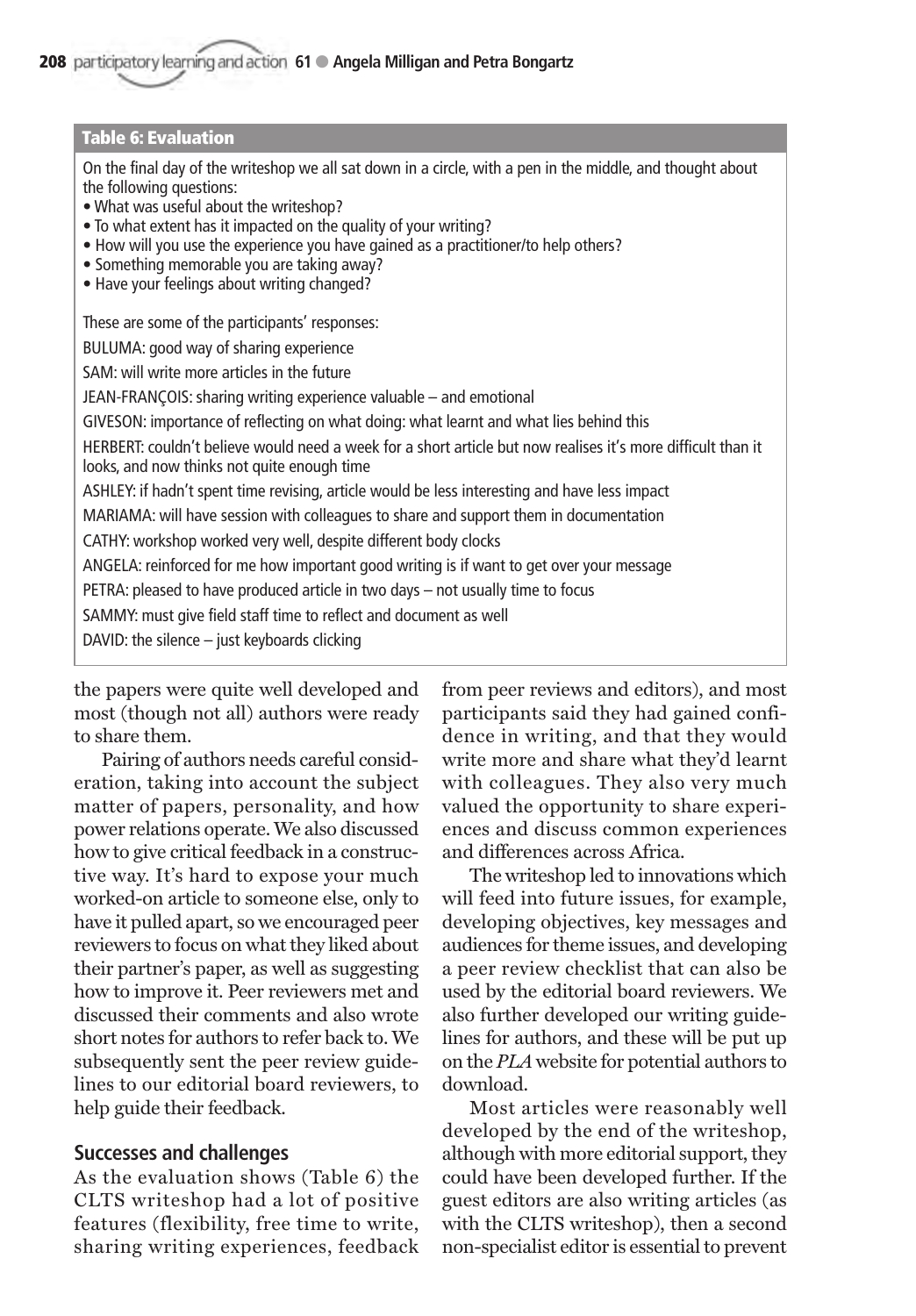#### **Table 7: Documentation by field staff**

Barriers:

• 'Documenting' is not as easy as it sounds.

• Critical reflection is essential before writing and you need space for this.

• There is a lack of expectation from bosses that field staff should write.

... and some suggestions to overcome these barriers:

• Ask about the 'most significant change' once a month. What have you learnt?

• Sometimes field staff are reluctant to write as they fear identifying individuals. One suggestion is to encourage field staff to come together and share experience and then write.

• Try using other forms of documentation – video, audio/radio – and transcribe from these, if needed.

bottlenecks. Next time, we should aim to get all the articles finalised by the end of the writeshop, as it's difficult to maintain momentum once everyone's back at their normal work.

As one of the editors I (Angela) sometimes felt a tension between meeting the needs of readers and the requirements of an international journal, and encouraging authors, particularly those who are new to writing. A further complication for *PLA* is that all papers go through a further peer review process by our international editorial board, and this resulted in another round of revisions being requested. In some cases, the reviews were quite critical, even though authors had worked extremely hard on revising and re-revising their drafts. In future we need to make reviewers aware that, for *PLA*, the process of writing and building confidence to write is as important as the final article.

In terms of participants in the writeshop, it was noticeable that that there was only one female participant from the South, reflecting their under-representation in the pages of *PLA*. We need to look more closely at the reasons for this and what can be done about it (look out for more on this in our next issue). Do writeshops help women authors or are they unable to spare the time, since they usually take on the bulk of the responsibility for childcare and running the household, as well as paid work?

We also discussed who documents and who should document. Whilst most of the participants were managers, many relied on field staff for insights and information, but getting this information was difficult because field staff often won't write. The participants felt it would be good to support field staff to document, since the learning and experience they have is often lost. However, they also identified barriers to documenting, and suggested some ways of overcoming these (Table 7).

# **Conclusions**

Writeshops have very many benefits for building capacity to write in a supportive environment and creating shared ownership of a publication. Whilst the cost of running a week-long international writeshop might be prohibitive for many organisations, even a day would provide space and time for participants to reflect and write a shorter piece, as well as giving a message from management that documentation is valued as a means of sharing and learning from experience.